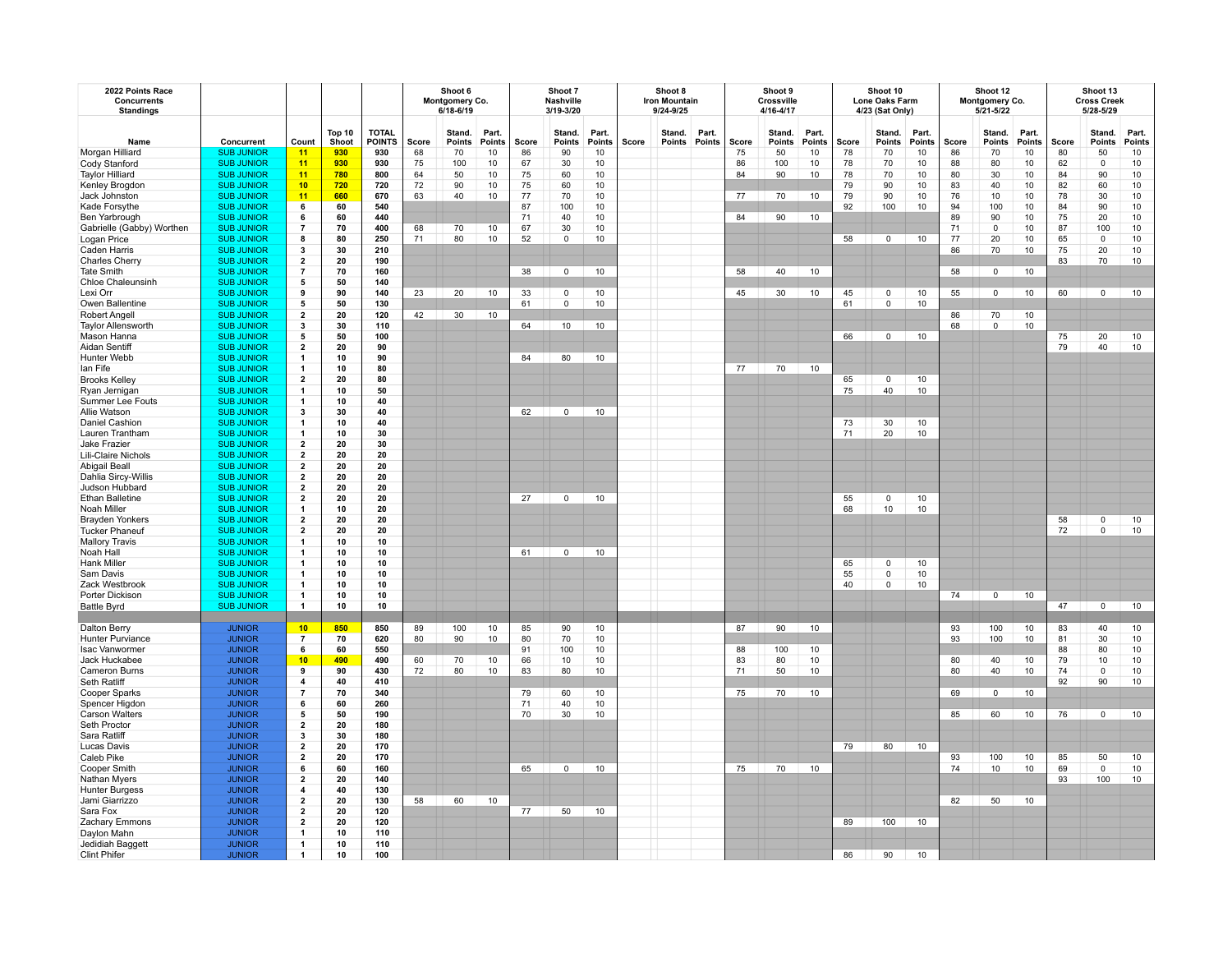| 2022 Points Race<br><b>Concurrents</b><br><b>Standings</b> |                                |                                           |                 |                        | Shoot 6<br>Montgomery Co.<br>$6/18 - 6/19$ |                         |       | Shoot 7<br><b>Nashville</b><br>3/19-3/20 |                  |                 | Shoot 8<br><b>Iron Mountain</b><br>9/24-9/25 |                  |                 | Shoot 9<br>Crossville<br>4/16-4/17 |                  |                 | Shoot 10<br><b>Lone Oaks Farm</b><br>4/23 (Sat Only) |                  |                 |       | Shoot 12<br>Montgomery Co.<br>5/21-5/22 |                 | Shoot 13<br><b>Cross Creek</b><br>5/28-5/29 |                  |                 |
|------------------------------------------------------------|--------------------------------|-------------------------------------------|-----------------|------------------------|--------------------------------------------|-------------------------|-------|------------------------------------------|------------------|-----------------|----------------------------------------------|------------------|-----------------|------------------------------------|------------------|-----------------|------------------------------------------------------|------------------|-----------------|-------|-----------------------------------------|-----------------|---------------------------------------------|------------------|-----------------|
| Name                                                       | Concurrent                     | Count                                     | Top 10<br>Shoot | <b>TOTAL</b><br>POINTS | Score                                      | Stand.<br>Points Points | Part. | Score                                    | Stand.<br>Points | Part.<br>Points | Score                                        | Stand.<br>Points | Part.<br>Points | Score                              | Stand.<br>Points | Part.<br>Points | Score                                                | Stand.<br>Points | Part.<br>Points | Score | Stand.<br>Points                        | Part.<br>Points | Score                                       | Stand.<br>Points | Part.<br>Points |
| Joe Gill IV                                                | <b>JUNIOR</b>                  | $\overline{2}$                            | 20              | 90                     |                                            |                         |       |                                          |                  |                 |                                              |                  |                 |                                    |                  |                 |                                                      |                  |                 | 89    | 70                                      | 10              |                                             |                  |                 |
| Cordell Cagle                                              | <b>JUNIOR</b>                  | $\overline{\mathbf{2}}$                   | 20              | 90                     |                                            |                         |       |                                          |                  |                 |                                              |                  |                 |                                    |                  |                 |                                                      |                  |                 |       |                                         |                 |                                             |                  |                 |
| lan Hirsch                                                 | <b>JUNIOR</b>                  | 1<br>$\mathbf{1}$                         | 10              | 90                     |                                            |                         |       |                                          |                  |                 |                                              |                  |                 |                                    |                  |                 |                                                      |                  |                 |       |                                         |                 |                                             |                  |                 |
| Will Yarbrough<br>Dakota Duke                              | <b>JUNIOR</b><br><b>JUNIOR</b> | $\overline{\mathbf{2}}$                   | 10<br>20        | 80<br>80               |                                            |                         |       |                                          |                  |                 |                                              |                  |                 |                                    |                  |                 | 77                                                   | 70               | 10              |       |                                         |                 | 77                                          | 0                | 10              |
| Avery Jackson                                              | <b>JUNIOR</b>                  | 1                                         | 10              | 80                     |                                            |                         |       |                                          |                  |                 |                                              |                  |                 |                                    |                  |                 |                                                      |                  |                 |       |                                         |                 | 87                                          | 70               | 10              |
| Anderson Brown                                             | <b>JUNIOR</b>                  | -1                                        | 10              | 70                     |                                            |                         |       |                                          |                  |                 |                                              |                  |                 |                                    |                  |                 |                                                      |                  |                 |       |                                         |                 | 86                                          | 60               | 10              |
| Nolan Smith                                                | <b>JUNIOR</b>                  | $\overline{\mathbf{4}}$                   | 40              | 70                     |                                            |                         |       | 64                                       | $\mathbf 0$      | 10              |                                              |                  |                 |                                    |                  |                 |                                                      |                  |                 |       |                                         |                 |                                             |                  |                 |
| Carson Winchester                                          | <b>JUNIOR</b>                  | $\mathbf{1}$                              | 10              | 70                     |                                            |                         |       |                                          |                  |                 |                                              |                  |                 |                                    |                  |                 | 68                                                   | 60               | 10              |       |                                         |                 |                                             |                  |                 |
| Caleb Darnell                                              | <b>JUNIOR</b>                  | 3                                         | 30              | 70                     |                                            |                         |       |                                          |                  |                 |                                              |                  |                 |                                    |                  |                 |                                                      |                  |                 | 77    | 20                                      | 10              | 79                                          | 20               | 10              |
| Nolan Baker                                                | <b>JUNIOR</b>                  | $\mathbf{1}$                              | 10              | 60                     |                                            |                         |       |                                          |                  |                 |                                              |                  |                 |                                    |                  |                 | 62                                                   | 50               | 10              |       |                                         |                 |                                             |                  |                 |
| Halen Wilkerson                                            | <b>JUNIOR</b>                  | $\mathbf{1}$                              | 10              | 60                     |                                            |                         |       |                                          |                  |                 |                                              |                  |                 |                                    |                  |                 | 62                                                   | 50               | 10              |       |                                         |                 |                                             |                  |                 |
| Cali Whitwell                                              | <b>JUNIOR</b>                  | $\overline{2}$                            | 20              | 60                     |                                            |                         |       |                                          |                  |                 |                                              |                  |                 |                                    |                  |                 |                                                      |                  |                 |       |                                         |                 |                                             |                  |                 |
| Canaan Holcomb                                             | <b>JUNIOR</b>                  | 4                                         | 40              | 50                     |                                            |                         |       | 66                                       | 10               | 10              |                                              |                  |                 |                                    |                  |                 |                                                      |                  |                 | 57    | $\mathbf 0$                             | 10              | 77                                          | $\mathbf 0$      | 10              |
| Christian Wagner                                           | <b>JUNIOR</b>                  | -1                                        | 10              | 40                     |                                            |                         |       | 70                                       | 30               | 10              |                                              |                  |                 |                                    |                  |                 |                                                      |                  |                 |       |                                         |                 |                                             |                  |                 |
| Hunter Robb                                                | <b>JUNIOR</b>                  | $\overline{\mathbf{2}}$                   | 20              | 20                     |                                            |                         |       |                                          |                  |                 |                                              |                  |                 |                                    |                  |                 |                                                      |                  |                 |       |                                         |                 |                                             |                  |                 |
| Jackson Milam<br>Nathan Dozier                             | <b>JUNIOR</b><br><b>JUNIOR</b> | $\overline{\mathbf{2}}$<br>$\overline{2}$ | 20<br>20        | 20<br>20               |                                            |                         |       |                                          |                  |                 |                                              |                  |                 |                                    |                  |                 |                                                      |                  |                 |       |                                         |                 |                                             |                  |                 |
| Nicholas Underwood                                         | <b>JUNIOR</b>                  | $\overline{\mathbf{2}}$                   | 20              | 20                     |                                            |                         |       |                                          |                  |                 |                                              |                  |                 |                                    |                  |                 |                                                      |                  |                 | 69    | $\mathbf 0$                             | 10              | 69                                          | $\mathsf 0$      | 10              |
| Carter Welch                                               | <b>JUNIOR</b>                  | -1                                        | 10              | 20                     |                                            |                         |       |                                          |                  |                 |                                              |                  |                 |                                    |                  |                 |                                                      |                  |                 |       |                                         |                 | 79                                          | 10               | 10              |
| Caleb Clayton                                              | <b>JUNIOR</b>                  | -1                                        | 10              | 10                     |                                            |                         |       |                                          |                  |                 |                                              |                  |                 |                                    |                  |                 |                                                      |                  |                 |       |                                         |                 |                                             |                  |                 |
| Nathan Brandmeyer                                          | <b>JUNIOR</b>                  | -1                                        | 10              | 10                     |                                            |                         |       |                                          |                  |                 |                                              |                  |                 |                                    |                  |                 |                                                      |                  |                 |       |                                         |                 |                                             |                  |                 |
| Michael Cox                                                | <b>JUNIOR</b>                  | -1                                        | 10              | 10                     |                                            |                         |       |                                          |                  |                 |                                              |                  |                 |                                    |                  |                 |                                                      |                  |                 |       |                                         |                 |                                             |                  |                 |
| Eli Anderson                                               | <b>JUNIOR</b>                  |                                           | 10              | 10                     |                                            |                         |       |                                          |                  |                 |                                              |                  |                 |                                    |                  |                 |                                                      |                  |                 |       |                                         |                 |                                             |                  |                 |
| <b>Grant Summers</b>                                       | <b>JUNIOR</b>                  | -1                                        | 10              | 10                     |                                            |                         |       |                                          |                  |                 |                                              |                  |                 |                                    |                  |                 |                                                      |                  |                 |       |                                         |                 |                                             |                  |                 |
| Dylan Page                                                 | <b>JUNIOR</b>                  | $\mathbf{1}$                              | 10              | 10                     |                                            |                         |       |                                          |                  |                 |                                              |                  |                 |                                    |                  |                 |                                                      |                  |                 |       |                                         |                 |                                             |                  |                 |
| Dane Hansen                                                | <b>JUNIOR</b>                  | $\mathbf{1}$                              | 10              | 10                     |                                            |                         |       |                                          |                  |                 |                                              |                  |                 |                                    |                  |                 |                                                      |                  |                 |       |                                         |                 |                                             |                  |                 |
| Carson Huff                                                | <b>JUNIOR</b>                  | $\mathbf{1}$                              | 10              | 10                     |                                            |                         |       | 53                                       | $\circ$          | 10              |                                              |                  |                 |                                    |                  |                 |                                                      |                  |                 |       |                                         |                 |                                             |                  |                 |
| <b>William Stewart</b>                                     | <b>JUNIOR</b>                  | $\mathbf{1}$                              | 10              | 10                     |                                            |                         |       |                                          |                  |                 |                                              |                  |                 |                                    |                  |                 |                                                      |                  |                 |       |                                         |                 | 61                                          | $\mathbf 0$      | 10              |
| Morgan Hilliard                                            | LADY                           | 11                                        | 1090            | 1090                   | 68                                         | 100                     | 10    | 86                                       | 100              | 10              |                                              |                  |                 | 75                                 | 90               | 10              | 78                                                   | 100              | 10              | 86    | 100                                     | 10              | 80                                          | 70               | 10              |
| <b>Taylor Hilliard</b>                                     | LADY                           | 11                                        | 970             | 970                    | 64                                         | 80                      | 10    | 75                                       | 80               | 10              |                                              |                  |                 | 84                                 | 100              | 10              | 78                                                   | 100              | 10              | 80    | 80                                      | 10              | 84                                          | 80               | 10              |
| Emma Shupe                                                 | LADY                           | 10                                        | 760             | 760                    | 63                                         | 70                      | 10    |                                          |                  |                 |                                              |                  |                 | 70                                 | 80               | 10              | 71                                                   | 70               | 10              | 72    | 70                                      | 10              | 74                                          | 50               | $10$            |
| Gabrielle (Gabby) Worthen                                  | LADY                           | $\overline{7}$                            | 70              | 600                    | 68                                         | 100                     | 10    | 67                                       | 70               | 10              |                                              |                  |                 |                                    |                  |                 |                                                      |                  |                 | 71    | 60                                      | 10              | 87                                          | 100              | $10$            |
| <b>Benita Caldwell</b>                                     | LADY                           | 10                                        | 430             | 430                    | 23                                         | 40                      | $10$  | 47                                       | 20               | 10              |                                              |                  |                 | 44                                 | 60               | 10              | 39                                                   | 40               | 10              | 43    | 20                                      | 10              | 53                                          | 20               | $10$            |
| Lexi Orr                                                   | LADY                           | 9                                         | 90              | 350                    | 23                                         | 40                      | 10    | 33                                       | $\circ$          | 10              |                                              |                  |                 | 45                                 | 70               | 10              | 45                                                   | 50               | 10              | 55    | 40                                      | 10              | 60                                          | 30               | 10              |
| Sara Ratliff                                               | LADY                           | 3                                         | 30              | 320                    |                                            |                         |       |                                          |                  |                 |                                              |                  |                 |                                    |                  |                 |                                                      |                  |                 |       |                                         |                 |                                             |                  |                 |
| <b>Chloe Chaleunsinh</b>                                   | LADY                           | 5                                         | 50              | 260                    |                                            |                         |       |                                          |                  |                 |                                              |                  |                 |                                    |                  |                 |                                                      |                  |                 |       |                                         |                 |                                             |                  |                 |
| <b>Taylor Allensworth</b>                                  | LADY                           | 3                                         | 30              | 200                    |                                            |                         |       | 64                                       | 60               | 10              |                                              |                  |                 |                                    |                  |                 |                                                      |                  |                 | 68    | 50                                      | 10              |                                             |                  |                 |
| Sara Fox                                                   | LADY                           | $\overline{\mathbf{2}}$                   | 20              | 190                    |                                            |                         |       | 77                                       | 90               | 10              |                                              |                  |                 |                                    |                  |                 |                                                      |                  |                 |       |                                         |                 |                                             |                  |                 |
| Dakota Duke<br>Cali Whitwell                               | LADY<br>LADY                   | $\overline{\mathbf{2}}$<br>$\overline{2}$ | 20              | 180                    |                                            |                         |       |                                          |                  |                 |                                              |                  |                 |                                    |                  |                 |                                                      |                  |                 |       |                                         |                 | 77                                          | 60               | 10              |
| Jami Giarrizzo                                             | LADY                           | $\overline{\mathbf{2}}$                   | 20<br>20        | 180<br>170             | 58                                         | 60                      | 10    |                                          |                  |                 |                                              |                  |                 |                                    |                  |                 |                                                      |                  |                 | 82    | 90                                      | 10 <sub>1</sub> |                                             |                  |                 |
| Allie Watson                                               | LADY                           | 3                                         | 30              | 130                    |                                            |                         |       | 62                                       | 50               | 10              |                                              |                  |                 |                                    |                  |                 |                                                      |                  |                 |       |                                         |                 |                                             |                  |                 |
| <b>Aditza Reves</b>                                        | LADY                           | $\overline{\mathbf{4}}$                   | 40              | 130                    | 30                                         | 50                      | 10    |                                          |                  |                 |                                              |                  |                 |                                    |                  |                 |                                                      |                  |                 | 37    | 10                                      | 10              |                                             |                  |                 |
| KaiLa Byrd                                                 | LADY                           | 6                                         | 60              | 120                    |                                            |                         |       | 38                                       | $\mathbf{0}$     | 10              |                                              |                  |                 |                                    |                  |                 |                                                      |                  |                 | 50    | 30                                      | 10              | 37                                          | $\circ$          | 10              |
| Tina Jewell                                                | LADY                           | -1                                        | 10              | 110                    |                                            |                         |       |                                          |                  |                 |                                              |                  |                 |                                    |                  |                 |                                                      |                  |                 |       |                                         |                 |                                             |                  |                 |
| Makayla Boisseau                                           | LADY                           | -1                                        | 10              | 100                    |                                            |                         |       |                                          |                  |                 |                                              |                  |                 |                                    |                  |                 |                                                      |                  |                 |       |                                         |                 | 85                                          | 90               | 10              |
| Kayla Woodson                                              | LADY                           | $\overline{2}$                            | 20              | 100                    |                                            |                         |       | 56                                       | 40               | 10              |                                              |                  |                 |                                    |                  |                 |                                                      |                  |                 |       |                                         |                 | 63                                          | 40               | 10              |
| <b>Shelby Combs</b>                                        | LADY                           | -1                                        | 10              | 90                     |                                            |                         |       |                                          |                  |                 |                                              |                  |                 |                                    |                  |                 | 72                                                   | 80               | 10              |       |                                         |                 |                                             |                  |                 |
| Lauren Trantham                                            | LADY                           | 1                                         | 10              | 80                     |                                            |                         |       |                                          |                  |                 |                                              |                  |                 |                                    |                  |                 | 71                                                   | 70               | 10              |       |                                         |                 |                                             |                  |                 |
| Summer Lee Fouts                                           | LADY                           | -1                                        | 10              | 50                     |                                            |                         |       |                                          |                  |                 |                                              |                  |                 |                                    |                  |                 |                                                      |                  |                 |       |                                         |                 |                                             |                  |                 |
| <b>Mallory Travis</b>                                      | LADY<br>LADY                   | -1                                        | 10              | 50                     |                                            |                         |       |                                          |                  |                 |                                              |                  |                 |                                    |                  |                 |                                                      |                  |                 |       |                                         |                 |                                             |                  |                 |
| Lili-Claire Nichols                                        | LADY                           | 3<br>$\mathbf{1}$                         | 30<br>10        | 40<br>40               |                                            |                         |       | 44<br>52                                 | 10<br>30         | 10<br>10        |                                              |                  |                 |                                    |                  |                 |                                                      |                  |                 |       |                                         |                 |                                             |                  |                 |
| Leila Schmeisser<br>Dahlia Sircy-Willis                    | LADY                           | $\overline{2}$                            | 20              | 30                     |                                            |                         |       |                                          |                  |                 |                                              |                  |                 |                                    |                  |                 |                                                      |                  |                 |       |                                         |                 |                                             |                  |                 |
| Abigail Beall                                              | LADY                           | $\overline{\mathbf{2}}$                   | 20              | 20                     |                                            |                         |       |                                          |                  |                 |                                              |                  |                 |                                    |                  |                 |                                                      |                  |                 |       |                                         |                 |                                             |                  |                 |
| La Donna Lesikar                                           | LADY                           | 1                                         | 10              | 20                     |                                            |                         |       |                                          |                  |                 |                                              |                  |                 |                                    |                  |                 |                                                      |                  |                 |       |                                         |                 | 40                                          | 10               | 10              |
| Laura Mickels                                              | LADY                           | -1                                        | 10              | 10                     |                                            |                         |       |                                          |                  |                 |                                              |                  |                 |                                    |                  |                 |                                                      |                  |                 |       |                                         |                 | 38                                          | $\mathbf 0$      | $10$            |
|                                                            |                                |                                           |                 |                        |                                            |                         |       |                                          |                  |                 |                                              |                  |                 |                                    |                  |                 |                                                      |                  |                 |       |                                         |                 |                                             |                  |                 |
| Ralph Hoyt Greenwell                                       | <b>VETERAN</b>                 | 9                                         | 90              | 780                    | 72                                         | 70                      | 10    | 82                                       | 60               | 10              |                                              |                  |                 |                                    |                  |                 | 77                                                   | 30               | 10              | 91    | 70                                      | 10              | 92                                          | 70               | 10              |
| Marty Moore                                                | <b>VETERAN</b>                 | 9                                         | 90              | 770                    | 79                                         | 80                      | 10    | 87                                       | 100              | 10              |                                              |                  |                 |                                    |                  |                 | 87                                                   | 100              | 10              | 95    | 90                                      | 10              | 96                                          | 100              | 10              |
| Donald Caldwell                                            | <b>VETERAN</b>                 | 10                                        | 600             | 600                    | 72                                         | 70                      | 10    | 75                                       | 10               | 10              |                                              |                  |                 | 78                                 | 30               | 10              | 80                                                   | 50               | 10              | 88    | 60                                      | 10              | 81                                          | $\mathsf 0$      | 10              |
| <b>Chris Schmeisser</b>                                    | <b>VETERAN</b>                 | 8                                         | 80              | 510                    |                                            |                         |       | 83                                       | 70               | 10              |                                              |                  |                 |                                    |                  |                 | 82                                                   | 70               | 10              |       |                                         |                 | 83                                          | $\mathbf 0$      | 10              |
| Steve Ward                                                 | <b>VETERAN</b>                 | 5                                         | 50              | 440                    |                                            |                         |       | 86                                       | 90               | 10              |                                              |                  |                 | 87                                 | 80               | 10              |                                                      |                  |                 |       |                                         |                 |                                             |                  |                 |
| Robert (Mike) Redmond                                      | <b>VETERAN</b>                 | $\overline{\mathbf{4}}$                   | 40              | 400                    |                                            |                         |       |                                          |                  |                 |                                              |                  |                 | 95                                 | 100              | 10              |                                                      |                  |                 | 94    | 80                                      | 10              | 95                                          | 90               | 10              |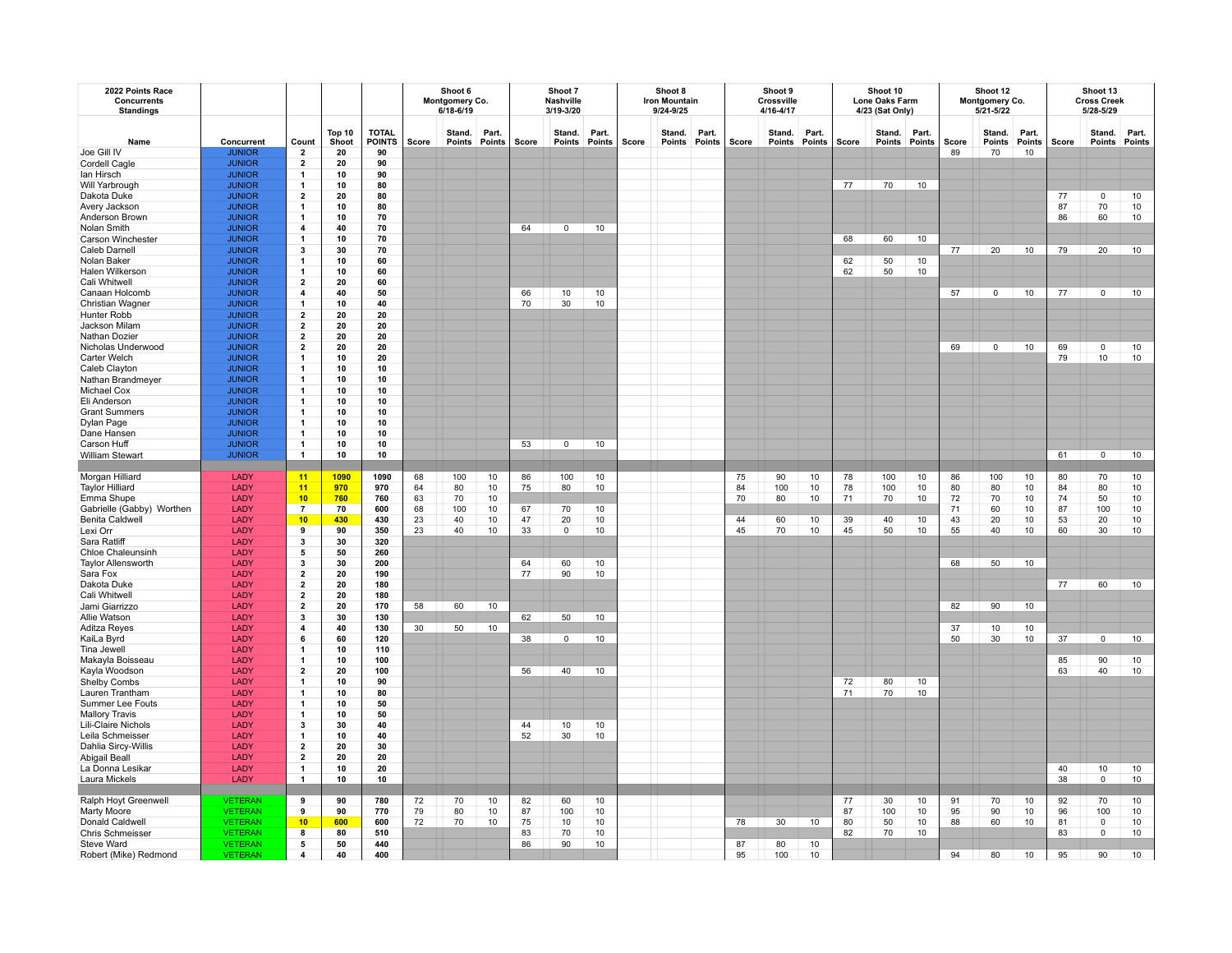| 2022 Points Race<br>Concurrents<br><b>Standings</b> |                                  |                                           |                 |                               | Shoot 6<br>Montgomery Co.<br>$6/18 - 6/19$ |                         |       | Shoot 7<br>Nashville<br>3/19-3/20 |                  |                 | Shoot 8<br><b>Iron Mountain</b><br>9/24-9/25 |                  |                 | Shoot 9<br>Crossville<br>4/16-4/17 |                  |                 |       | Shoot 10<br>Lone Oaks Farm<br>4/23 (Sat Only) |       |       | Shoot 12<br>Montgomery Co.<br>5/21-5/22 |                 | Shoot 13<br><b>Cross Creek</b><br>5/28-5/29 |                  |                 |
|-----------------------------------------------------|----------------------------------|-------------------------------------------|-----------------|-------------------------------|--------------------------------------------|-------------------------|-------|-----------------------------------|------------------|-----------------|----------------------------------------------|------------------|-----------------|------------------------------------|------------------|-----------------|-------|-----------------------------------------------|-------|-------|-----------------------------------------|-----------------|---------------------------------------------|------------------|-----------------|
| Name                                                | Concurrent                       | Count                                     | Top 10<br>Shoot | <b>TOTAL</b><br><b>POINTS</b> | Score                                      | Stand.<br>Points Points | Part. | Score                             | Stand.<br>Points | Part.<br>Points | Score                                        | Stand.<br>Points | Part.<br>Points | Score                              | Stand.<br>Points | Part.<br>Points | Score | Stand.<br>Points Points                       | Part. | Score | Stand.<br><b>Points</b>                 | Part.<br>Points | Score                                       | Stand.<br>Points | Part.<br>Points |
| <b>Steve Carter</b>                                 | VETERAN                          |                                           | 60              | 340                           |                                            |                         |       |                                   |                  |                 |                                              |                  |                 | 87                                 | 80               | 10              |       |                                               |       |       |                                         |                 | 80                                          | $\mathsf 0$      | $10\,$          |
| Kenny Foster                                        | <b>VETERAN</b>                   | 6                                         | 60              | 350                           | 72                                         | 70                      | 10    | 81                                | 50               | 10              |                                              |                  |                 |                                    |                  |                 |       |                                               |       |       |                                         |                 | 87                                          | 30               | $10\,$          |
| Phillip Wakefield                                   | <b>VETERAN</b>                   | 9                                         | 90              | 240                           |                                            |                         |       | 73                                | 0                | 10              |                                              |                  |                 | 81                                 | 40               | 10              |       |                                               |       | 72    | $\mathsf 0$                             | 10              | 75                                          | 0                | 10              |
| <b>Lillard Teasley</b>                              | <b>VETERAN</b>                   | 6                                         | 60              | 220                           |                                            |                         |       | 81                                | 50               | 10              |                                              |                  |                 | 82                                 | 50               | 10              |       |                                               |       | 79    | $\overline{0}$                          | 10              | 85                                          | 20               | 10              |
| <b>Steve Purviance</b>                              | <b>VETERAN</b>                   | 9                                         | 90              | 240                           | 66                                         | 30                      | 10    | 70                                | $\mathsf 0$      | 10              |                                              |                  |                 | 71                                 | 20               | 10              |       |                                               |       | 87    | 40                                      | 10              | 81                                          | $\mathsf 0$      | 10              |
| <b>Tim Schultz</b>                                  | <b>VETERAN</b>                   | 3                                         | 30              | 190                           |                                            |                         |       | 84                                | 80               | 10              |                                              |                  |                 |                                    |                  |                 |       |                                               |       | 86    | 20                                      | 10              | 90                                          | 60               | 10              |
| Don Padgett                                         | <b>VETERAN</b>                   | $\overline{2}$                            | 20              | 180                           |                                            |                         |       |                                   |                  |                 |                                              |                  |                 | 91                                 | 90               | 10              |       |                                               |       |       |                                         |                 |                                             |                  |                 |
| Donald (Doc) Crawford                               | <b>VETERAN</b>                   | 3                                         | 30              | 270                           | 82                                         | 90                      | 10    |                                   |                  |                 |                                              |                  |                 |                                    |                  |                 |       |                                               |       | 99    | 100                                     | 10              | 88                                          | 50               | $10$            |
| Bryan Fastenau                                      | <b>VETERAN</b>                   | 3                                         | 30              | 160                           |                                            |                         |       | 80                                | 30               | $10$            |                                              |                  |                 |                                    |                  |                 |       |                                               |       |       |                                         |                 |                                             |                  |                 |
| Steve Struve                                        | <b>VETERAN</b>                   | 8<br>3                                    | 80              | 200                           | 71<br>87                                   | 40                      | 10    | 70                                | $\mathsf 0$      | 10              |                                              |                  |                 |                                    |                  |                 |       |                                               |       | 88    | 60                                      | 10              | 75<br>94                                    | $\mathsf 0$      | 10              |
| <b>Bob Bush</b>                                     | <b>VETERAN</b><br><b>VETERAN</b> |                                           | 30<br>20        | 250<br>120                    |                                            | 100                     | 10    |                                   |                  |                 |                                              |                  |                 |                                    |                  |                 |       |                                               |       | 87    | 40                                      | 10              |                                             | 80               | 10              |
| Spike Harmon                                        | <b>VETERAN</b>                   | $\overline{2}$<br>$\overline{\mathbf{2}}$ | 20              | 100                           |                                            |                         |       |                                   |                  |                 |                                              |                  |                 |                                    |                  |                 |       |                                               |       |       |                                         |                 | 76                                          | $\mathbf 0$      | 10              |
| <b>Gregg Piercey</b>                                |                                  | 3                                         |                 | 100                           |                                            |                         |       |                                   |                  |                 |                                              |                  |                 |                                    |                  |                 |       |                                               |       |       |                                         |                 |                                             |                  |                 |
| Eric Dunn                                           | <b>VETERAN</b><br><b>VETERAN</b> | -1                                        | 30<br>10        | 100                           |                                            |                         |       |                                   |                  |                 |                                              |                  |                 |                                    |                  |                 | 86    | 90                                            | 10    |       |                                         |                 |                                             |                  |                 |
| Greg Edgin<br>Randy Hopkins                         | <b>VETERAN</b>                   | -1                                        | 10              | 90                            |                                            |                         |       |                                   |                  |                 |                                              |                  |                 |                                    |                  |                 | 84    | 80                                            | 10    |       |                                         |                 |                                             |                  |                 |
| Tim Jewell                                          | <b>VETERAN</b>                   | $\mathbf{1}$                              | 10              | 90                            |                                            |                         |       |                                   |                  |                 |                                              |                  |                 |                                    |                  |                 |       |                                               |       |       |                                         |                 |                                             |                  |                 |
| Paul Gilberston                                     | <b>VETERAN</b>                   | $\overline{\mathbf{2}}$                   | 20              | 90                            |                                            |                         |       |                                   |                  |                 |                                              |                  |                 |                                    |                  |                 | 60    | 0                                             | 10    |       |                                         |                 |                                             |                  |                 |
| <b>Benita Caldwell</b>                              | <b>VETERAN</b>                   | 10                                        | 100             | 100                           | 23                                         | $\mathbf 0$             | 10    | 47                                | $\mathbf 0$      | 10              |                                              |                  |                 | 44                                 | $\mathsf 0$      | 10              | 39    | $\mathsf{o}\,$                                | 10    | 43    | $\mathbf 0$                             | 10              | 53                                          | $\mathbf 0$      | 10              |
| <b>Mark Brimer</b>                                  | <b>VETERAN</b>                   | $\overline{2}$                            | 20              | 80                            |                                            |                         |       |                                   |                  |                 |                                              |                  |                 | 86                                 | 60               | 10              |       |                                               |       |       |                                         |                 |                                             |                  |                 |
| Walter "Walt" Smith                                 | <b>VETERAN</b>                   | $\overline{7}$                            | 70              | 80                            |                                            |                         |       | 48                                | $\mathbf 0$      | 10              |                                              |                  |                 | 58                                 | 10               | 10              |       |                                               |       | 62    | $\mathsf 0$                             | 10              |                                             |                  |                 |
| Tim Denny                                           | <b>VETERAN</b>                   | 5                                         | 50              | 80                            |                                            |                         |       | 78                                | 20               | 10              |                                              |                  |                 |                                    |                  |                 |       |                                               |       | 76    | $\overline{0}$                          | 10              |                                             |                  |                 |
| Mike Barton                                         | <b>VETERAN</b>                   | -1                                        | 10              | 70                            |                                            |                         |       |                                   |                  |                 |                                              |                  |                 |                                    |                  |                 | 81    | 60                                            | 10    |       |                                         |                 |                                             |                  |                 |
| Tina Jewell                                         | <b>VETERAN</b>                   |                                           | 10              | 70                            |                                            |                         |       |                                   |                  |                 |                                              |                  |                 |                                    |                  |                 |       |                                               |       |       |                                         |                 |                                             |                  |                 |
| David Putman                                        | <b>VETERAN</b>                   | -1                                        | 10              | 70                            |                                            |                         |       |                                   |                  |                 |                                              |                  |                 |                                    |                  |                 |       |                                               |       |       |                                         |                 |                                             |                  |                 |
| <b>Chris Smith</b>                                  | <b>VETERAN</b>                   | $\mathbf{2}$                              | 20              | 70                            |                                            |                         |       |                                   |                  |                 |                                              |                  |                 |                                    |                  |                 |       |                                               |       |       |                                         |                 | 84                                          | 10               | 10              |
| Rocky Shepard                                       | <b>VETERAN</b>                   | 4                                         | 40              | 70                            | 65                                         | 20                      | 10    |                                   |                  |                 |                                              |                  |                 |                                    |                  |                 |       |                                               |       | 83    | $\mathsf 0$                             | 10              | 82                                          | $\mathsf{O}$     | $10\,$          |
| <b>Bart Hartley</b>                                 | <b>VETERAN</b>                   | 5                                         | 50              | 60                            | 39                                         | 10                      | 10    | 53                                | $\circ$          | 10              |                                              |                  |                 |                                    |                  |                 |       |                                               |       | 58    | $\mathbf 0$                             | 10              | 61                                          | $\mathsf 0$      | 10              |
| Jeffrey Papasan                                     | <b>VETERAN</b>                   | -1                                        | 10              | 60                            |                                            |                         |       |                                   |                  |                 |                                              |                  |                 |                                    |                  |                 | 80    | 50                                            | 10    |       |                                         |                 |                                             |                  |                 |
| Young Chun                                          | <b>VETERAN</b>                   | 5                                         | 50              | 60                            |                                            |                         |       |                                   |                  |                 |                                              |                  |                 |                                    |                  |                 |       |                                               |       |       |                                         |                 |                                             |                  |                 |
| Frank Berta                                         | <b>VETERAN</b>                   | -1                                        | 10              | 60                            |                                            |                         |       |                                   |                  |                 |                                              |                  |                 |                                    |                  |                 |       |                                               |       |       |                                         |                 | 88                                          | 50               | 10              |
| <b>Bill Denny</b>                                   | <b>VETERAN</b>                   | 5                                         | 50              | 50                            |                                            |                         |       | 52                                | $\mathbf 0$      | 10              |                                              |                  |                 |                                    |                  |                 |       |                                               |       | 60    | $\mathbf 0$                             | 10              |                                             |                  |                 |
| Perry Johnson                                       | <b>VETERAN</b>                   | -1                                        | 10              | 40                            |                                            |                         |       |                                   |                  |                 |                                              |                  |                 |                                    |                  |                 |       |                                               |       |       |                                         |                 |                                             |                  |                 |
| Dave Stephens                                       | <b>VETERAN</b>                   | $\overline{\mathbf{2}}$                   | 20              | 40                            |                                            |                         |       |                                   |                  |                 |                                              |                  |                 |                                    |                  |                 |       |                                               |       |       |                                         |                 |                                             |                  |                 |
| Jason West                                          | <b>VETERAN</b>                   | $\mathbf{3}$                              | 30              | 40                            |                                            |                         |       | 61                                | 0                | 10              |                                              |                  |                 |                                    |                  |                 |       |                                               |       |       |                                         |                 |                                             |                  |                 |
| Danny Denton                                        | <b>VETERAN</b>                   | 4                                         | 40              | 40                            |                                            |                         |       | 74                                | $\mathsf 0$      | 10              |                                              |                  |                 |                                    |                  |                 |       |                                               |       |       |                                         |                 | 63                                          | $\mathbf 0$      | 10              |
| H Rhea Holly                                        | <b>VETERAN</b>                   | 3                                         | 30              | 30                            |                                            |                         |       | 68                                | 0                | 10              |                                              |                  |                 |                                    |                  |                 |       |                                               |       |       |                                         |                 |                                             |                  |                 |
| <b>Robert Gaines</b>                                | <b>VETERAN</b>                   | -1                                        | 10              | 30                            |                                            |                         |       |                                   |                  |                 |                                              |                  |                 |                                    |                  |                 | 73    | 20                                            | 10    |       |                                         |                 |                                             |                  |                 |
| Tommy Strickland                                    | <b>VETERAN</b>                   | 3                                         | 30              | 30                            |                                            |                         |       |                                   |                  |                 |                                              |                  |                 |                                    |                  |                 |       |                                               |       | 70    | $\mathbf 0$                             | 10              | 76                                          | $\mathbf 0$      | 10              |
| Tony Kennedy                                        | <b>VETERAN</b>                   | -1                                        | 10              | 30                            |                                            |                         |       |                                   |                  |                 |                                              |                  |                 |                                    |                  |                 |       |                                               |       | 86    | 20                                      | 10              |                                             |                  |                 |
| Jeff Martin                                         | <b>VETERAN</b>                   | -1                                        | 10              | 20                            |                                            |                         |       |                                   |                  |                 |                                              |                  |                 |                                    |                  |                 | 68    | 10                                            | 10    |       |                                         |                 |                                             |                  |                 |
| Jeffrey Horner                                      | <b>VETERAN</b>                   | $\overline{2}$                            | 20              | 20                            |                                            |                         |       |                                   |                  |                 |                                              |                  |                 |                                    |                  |                 |       |                                               |       |       |                                         |                 |                                             |                  |                 |
| Mark Lovan                                          | <b>VETERAN</b>                   | $\overline{2}$                            | 20              | 20                            |                                            |                         |       | 73                                | $\mathbf 0$      | 10              |                                              |                  |                 |                                    |                  |                 |       |                                               |       |       |                                         |                 |                                             |                  |                 |
| William Cox                                         | <b>VETERAN</b>                   | $\overline{\mathbf{2}}$                   | 20              | 20                            |                                            |                         |       |                                   |                  |                 |                                              |                  |                 |                                    |                  |                 |       |                                               |       | 67    | $\mathsf 0$                             | 10              |                                             |                  |                 |
| <b>Victor Andrews</b>                               | <b>VETERAN</b>                   | $\overline{2}$                            | 20              | 20                            |                                            |                         |       |                                   |                  |                 |                                              |                  |                 |                                    |                  |                 |       |                                               |       | 66    | $\Omega$                                | 10              |                                             |                  |                 |
| David Stephens                                      | <b>VETERAN</b>                   | $\overline{\mathbf{2}}$                   | 20              | 20                            |                                            |                         |       | 62                                | $\mathbf{0}$     | 10              |                                              |                  |                 |                                    |                  |                 |       |                                               |       |       |                                         |                 |                                             |                  |                 |
| Joel Durham                                         | <b>VETERAN</b>                   | -1                                        | 10              | 20                            |                                            |                         |       |                                   |                  |                 |                                              |                  |                 |                                    |                  |                 |       |                                               |       |       |                                         |                 |                                             |                  |                 |
| Tony Coffman                                        | <b>VETERAN</b>                   | $\overline{\mathbf{2}}$                   | 20              | 20                            |                                            |                         |       |                                   |                  |                 |                                              |                  |                 |                                    |                  |                 |       |                                               |       | 69    | $\mathbf 0$                             | 10              |                                             |                  |                 |
| <b>Gary Pruitt</b>                                  | <b>VETERAN</b>                   | -1                                        | 10              | 10                            |                                            |                         |       |                                   |                  |                 |                                              |                  |                 |                                    |                  |                 |       |                                               |       |       |                                         |                 |                                             |                  |                 |
| Jeff Ivie                                           | <b>VETERAN</b>                   | -1                                        | 10              | 10                            |                                            |                         |       |                                   |                  |                 |                                              |                  |                 |                                    |                  |                 |       |                                               |       |       |                                         |                 |                                             |                  |                 |
| Michael Mcclary                                     | <b>VETERAN</b>                   | -1                                        | 10              | 10                            |                                            |                         |       |                                   |                  |                 |                                              |                  |                 |                                    |                  |                 |       |                                               |       |       |                                         |                 |                                             |                  |                 |
| Kent Greenwell                                      | <b>VETERAN</b>                   | -1                                        | 10              | 10                            |                                            |                         |       |                                   |                  |                 |                                              |                  |                 |                                    |                  |                 |       |                                               |       |       |                                         |                 |                                             |                  |                 |
| Gary Fouts                                          | <b>VETERAN</b>                   | $\mathbf{1}$                              | 10              | 10                            |                                            |                         |       |                                   |                  |                 |                                              |                  |                 |                                    |                  |                 |       |                                               |       |       |                                         |                 |                                             |                  |                 |
| Kenny Miller                                        | <b>VETERAN</b>                   | 1                                         | 10              | 10                            |                                            |                         |       |                                   |                  |                 |                                              |                  |                 |                                    |                  |                 |       |                                               |       |       |                                         |                 |                                             |                  |                 |
| <b>Steve Williams</b>                               | <b>VETERAN</b>                   | $\mathbf{1}$                              | 10              | 10                            |                                            |                         |       | 70                                | 0                | 10              |                                              |                  |                 |                                    |                  |                 |       |                                               |       |       |                                         |                 |                                             |                  |                 |
| Leila Schmeisser                                    | <b>VETERAN</b>                   | $\mathbf{1}$                              | 10              | 10                            |                                            |                         |       | 52                                | 0                | 10              |                                              |                  |                 |                                    |                  |                 |       |                                               |       |       |                                         |                 |                                             |                  |                 |
| Don Perrin                                          | <b>VETERAN</b>                   | 1                                         | 10              | 10                            |                                            |                         |       |                                   |                  |                 |                                              |                  |                 |                                    |                  |                 | 66    | $\mathsf{o}\,$                                | 10    |       |                                         |                 |                                             |                  |                 |
| <b>Tony Blake</b>                                   | <b>VETERAN</b>                   | -1                                        | 10              | 10                            |                                            |                         |       |                                   |                  |                 |                                              |                  |                 |                                    |                  |                 | 65    | $\mathsf{o}\,$                                | 10    |       |                                         |                 |                                             |                  |                 |
| Paul Bennett                                        | <b>VETERAN</b>                   | -1                                        | 10              | 10                            |                                            |                         |       |                                   |                  |                 |                                              |                  |                 |                                    |                  |                 |       |                                               |       | 59    | $\mathbf 0$                             | 10              |                                             |                  |                 |
| Jimmy Wrape                                         | <b>VETERAN</b>                   | -1                                        | 10              | 10                            |                                            |                         |       |                                   |                  |                 |                                              |                  |                 |                                    |                  |                 |       |                                               |       |       |                                         |                 | 80                                          | $\mathsf 0$      | $10\,$          |
| Steve Lesikar                                       | <b>VETERAN</b>                   | $\mathbf{1}$                              | 10              | 10                            |                                            |                         |       |                                   |                  |                 |                                              |                  |                 |                                    |                  |                 |       |                                               |       |       |                                         |                 | 77                                          | $\mathsf 0$      | $10$            |
| Donald McGaha                                       | <b>VETERAN</b>                   | -1                                        | 10              | 10                            |                                            |                         |       |                                   |                  |                 |                                              |                  |                 |                                    |                  |                 |       |                                               |       |       |                                         |                 | 75                                          | $\mathsf 0$      | 10              |
| <b>Timothy Hoskins</b>                              | <b>VETERAN</b>                   | -1                                        | 10              | 10                            |                                            |                         |       |                                   |                  |                 |                                              |                  |                 |                                    |                  |                 |       |                                               |       |       |                                         |                 | 73                                          | $\overline{0}$   | 10              |
| Eric Snyder                                         | <b>VETERAN</b>                   | $\mathbf{1}$                              | 10              | 10                            |                                            |                         |       |                                   |                  |                 |                                              |                  |                 |                                    |                  |                 |       |                                               |       |       |                                         |                 | 72                                          | $\mathsf 0$      | 10              |
| <b>Mike Mickels</b>                                 | <b>VETERAN</b>                   | $\mathbf{1}$                              | 10              | 10                            |                                            |                         |       |                                   |                  |                 |                                              |                  |                 |                                    |                  |                 |       |                                               |       |       |                                         |                 | 70                                          | $\mathsf 0$      | $10$            |
| Ronnie Harper, Sr.                                  | <b>VETERAN</b>                   | $\mathbf{1}$                              | 10              | 10                            |                                            |                         |       |                                   |                  |                 |                                              |                  |                 |                                    |                  |                 |       |                                               |       |       |                                         |                 | 48                                          | $\Omega$         | 10              |